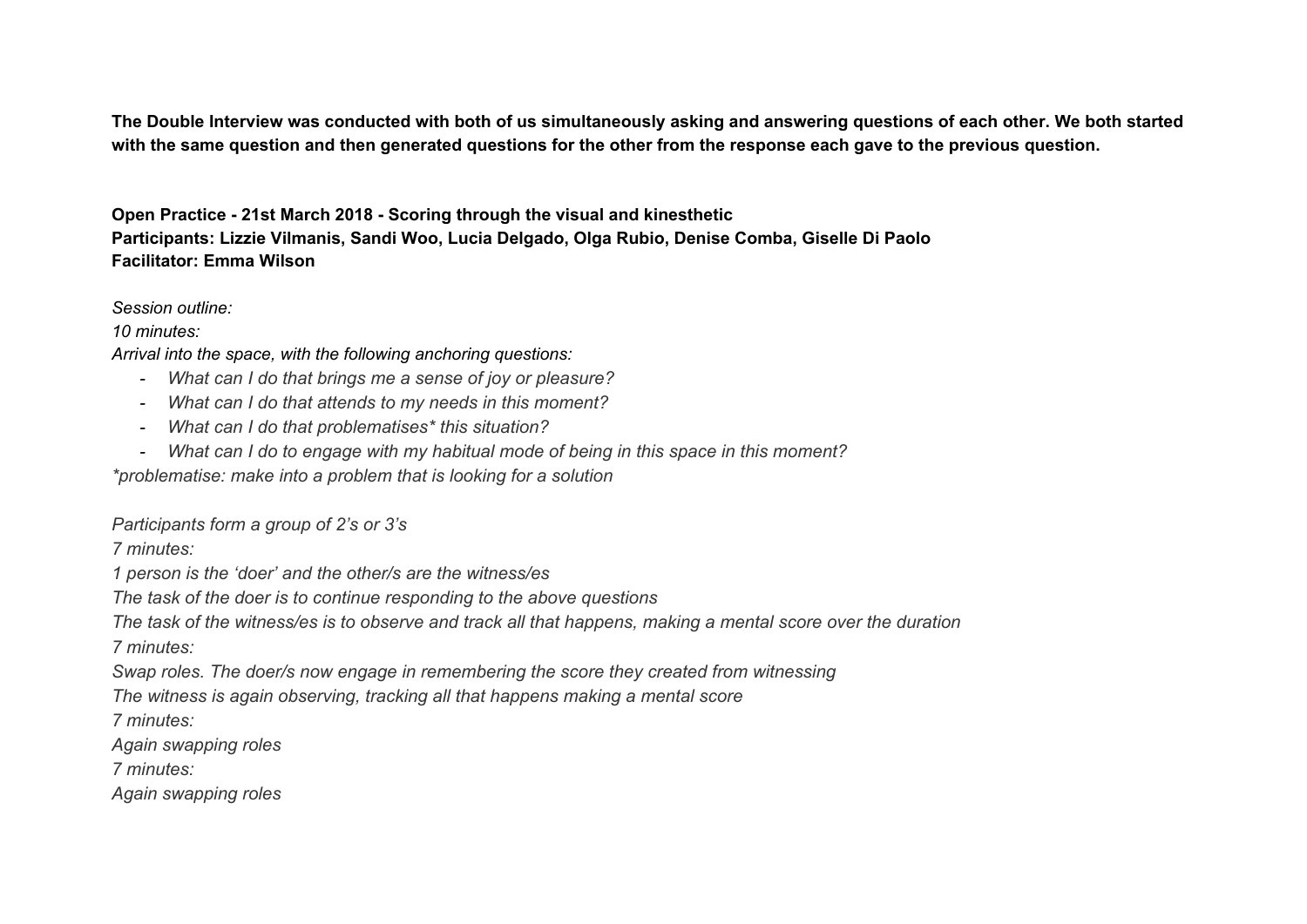*10 minutes:*

*Discuss and reflect on experiences so far*

*Performing the score through various filters.*

*There are 3 successive performative events which happen in the following order:*

- *- Performing the score*
- *- Retelling /describing in words what happened during the performing of the score*
- Interpreting the retelling of the score through doing (this person was absent from the space during the initial performing so they *had no access visually to this score)*

*We do this with both scores created by both groups.*

*10 minutes:*

*Discuss and reflect on session. Close*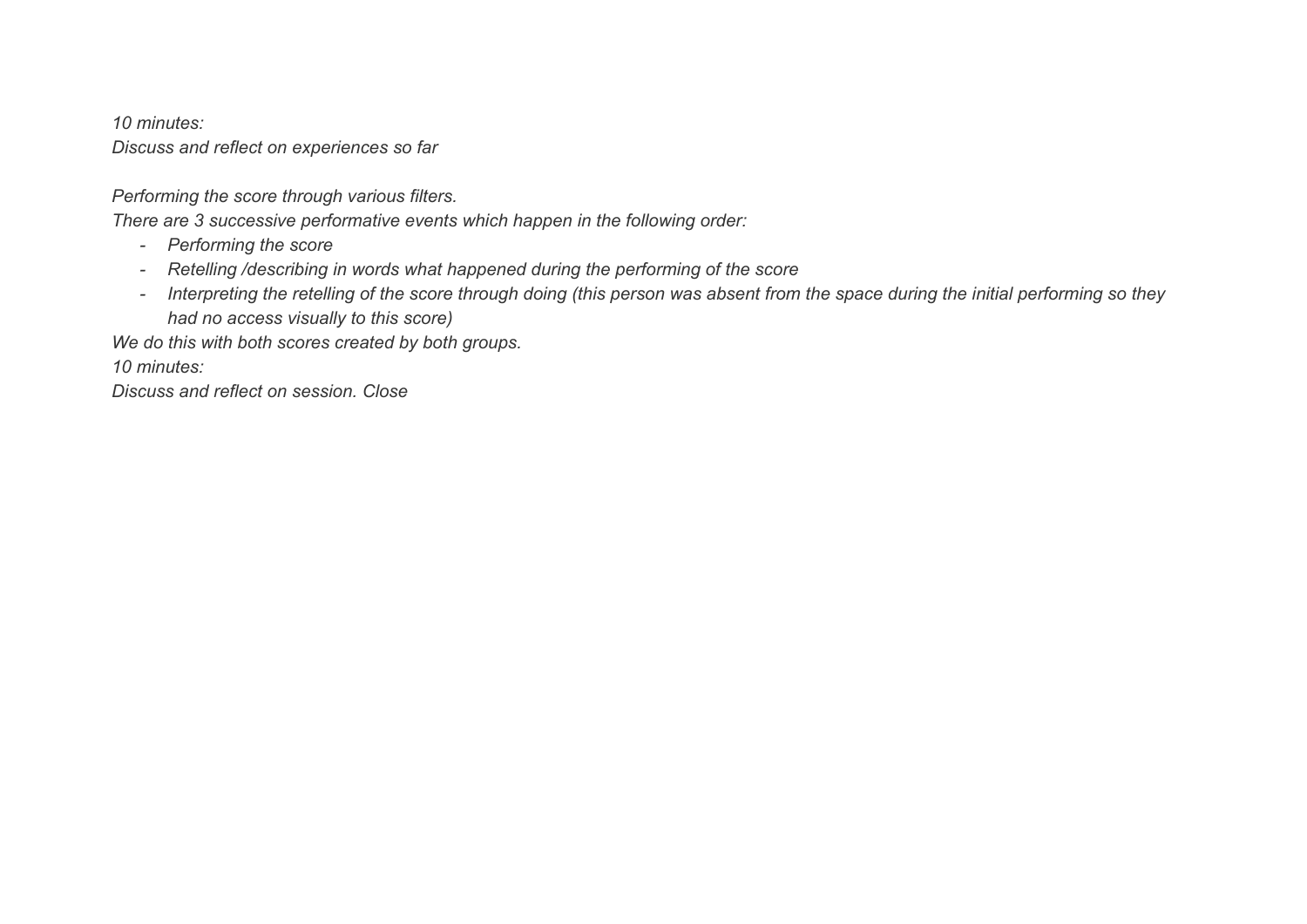## **What were some key triggers for reflection for you coming from Open Practice this week?**

## *Denise*

## *Emma*

Sharing, giving, honesty, generosity. It was about an impossible task, it was about recreating, re-embodying a score we never saw before just through listening to a witness instructing us; it was also about recreating and re-embodying what we witnessed (and what we remember) our partner did. A level of trust and intimacy, I feel, grew within the group. A sense of wonder, at least for me, seeing my score become alive in different bodies and through different tasks. A sense of wonder of revisiting my score after having witnessed another body doing it. It was like an infinite fountain of inspiration and hope. Something to do with believing in the future, that we can do this together, that nothing is perfect and that we don't strive for perfection. I'm realising Im talking as 'we'. This is all I felt through my individuality which led me into a collective perception. But of course I only have my point of view. It's interesting though, the feeling of collective greatness, of how deeply this experience touched me.

**Intimacy, yes! And a sense of 'we', the collective (audience included). I felt this too. As an audience member I felt this a very specific and special quality to bring into the performance space. I got the sense watching you in the doing that it required the allowance of one to be witnessed in a state of vulnerability - in the uncertainty and the impossibility (relying on memory!). Is**

This week I am coming from my witnessing, choreograhic eye as I was not participating in the practice, but sitting out to hold the space and observe. I've been thinking a lot about what the questions that we began the practice with today produced. It was quite a specific quality of inhabiting one's body and the space. Some words that come up for me are quiet, unassuming, 'domestic', as if the audience is the performer herself; she is performing these actions for herself and we as the other audience are witnessing this interaction with self. I'd like to spend a lot more time investigating these questions, inhabiting them to see the range of responses possible - and how to stretch this range. I wonder how to amplify this quality, make it more visible. But not by changing what is being done. It's the framing of what is happening that has the potential to increase visibility. And this requires further exploration.

I love that I am not responsible for the choices people make. I'm interested in creating structures that ask the people involved to take responsibility for what they are producing. This kind of structure is very revealing to show how people are thinking and responding to a situation. The repetition (in the doing and witnessing, doing and witnessing) also keeps people accountable to themselves I think. Because they are the ones initiating action, if at any point this is becoming problematic for them, the individual needs to be the one to initiate change. But always in dialogue with the structure, with the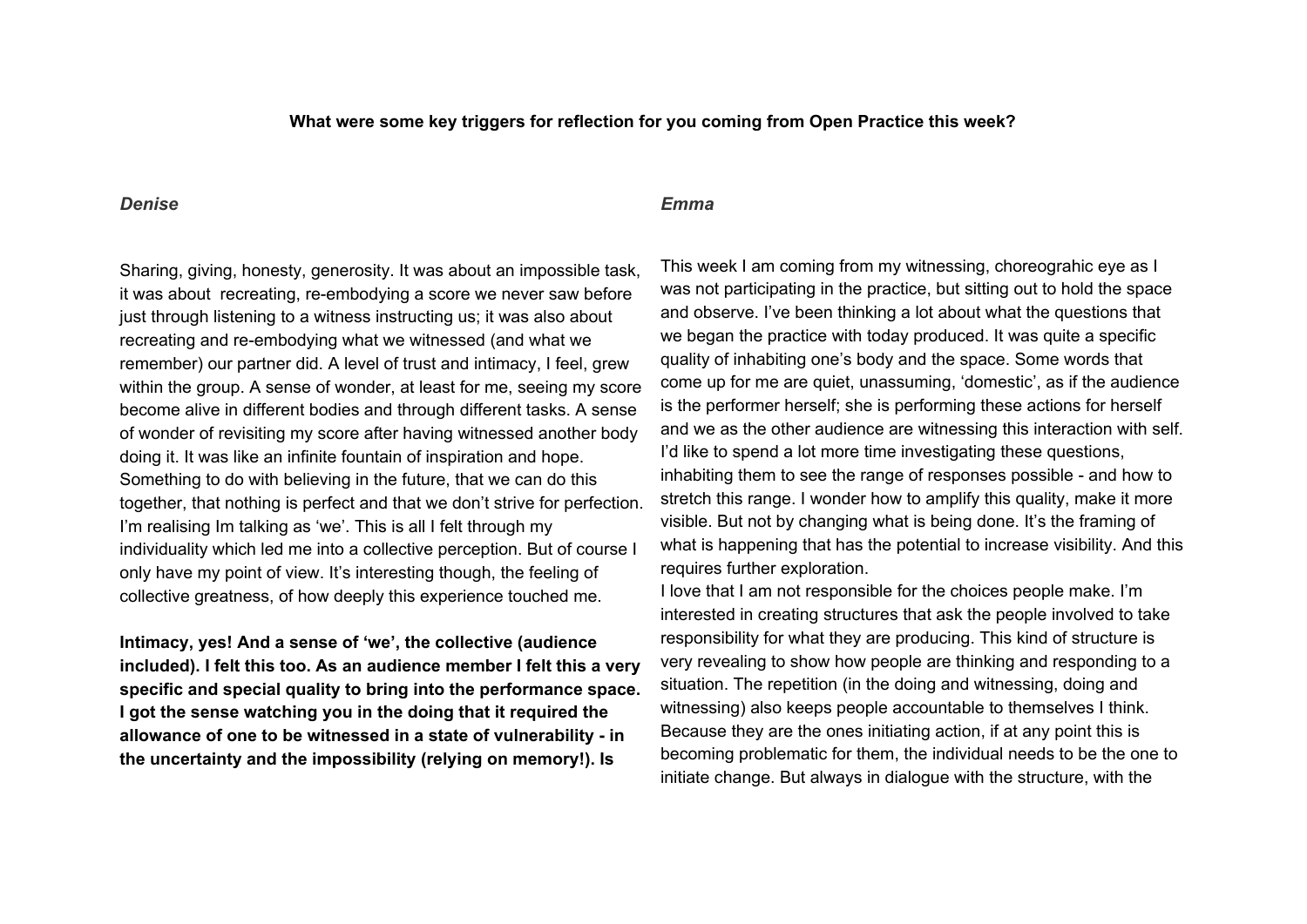## **this something you experienced (or maybe i am just projecting!)?**

Or maybe I am projecting as well??? It was definitely a state of vulnerability, not in the sense of weakness but in the sense of something being unfolded and discovered in front of an audience's eye. Something tricky happening 'live', without theatrical representation. I guess I experienced the intimacy through the sharing of that moment, through being present with everyone else in this event, through taking the richness in, more than judging the good or wrong of the execution of the score. Something that kept feeding in for me from last week is also those 'gaps' in the interpretation and re-embodying of a score. This time I allowed myself to be much more present of those gaps, to inhabit them, to enjoy them, to make them be more.

**Oh this is juicy Denise, I love your way of languaging today! 'Something tricky happening live'... 'without theatrical representation' (can we ever avoid that!! But yes I get what you mean)... 'inhabiting the gaps'. This!! Ok so what is my question… I wonder, if this was a process to be explored over a longer period of time, do you think it would be possible to sustain this tenderness, fragility? Or do you think the tendency would be to become overly comfortable then in the gaps that it loses that rawness (which I find so compelling to witness as spectator)?**

Ha! That's a good question that I will answer from a very very very personal perspective. I am at a moment in my practice where I love

questions. There should always be a tension between the structure, the 'task', and the individual's own desires, politics, agenda, aesthetics. I'm interested in making this conversation visible. I also loved the 'retelling'. What does it produce performatively? It opens a whole other space in my attention as viewer. The sphere of imagination. There is a double performance happening - the here and now, seeing and hearing what is happening before me, and the act of creating a mental image of the description the performer is giving us, which refers to another space and time.

**The questions were used at the beginning to arrive and warm up and also being aware of what we were doing so we would remember for the next task. It has been twice that my score comes from that context, and probably also supported by the questions itself, especially 'joy and pleasure' and 'what I need' resonate with me in this warming up moment. I say this because I wonder if we would approach these questions after 1 hour moving already, how different the movement would be (or not…?). My questions goes around visibility, watching people make choices, from your outsider perspective, what else did you see that we didn't from inside? And also, can you continue with your question: retelling - what does it produce performatively?**

My observations as audience were the appearing tangibility of something that seems quite fragile and invisible. Firstly, the responses to these questions (and I think also because they were framed within an invitation of 'arrival' to OP and into the space) produced material that might normally be a 'prologue' or 'acknowledgements' if we think in terms of a written publication. It's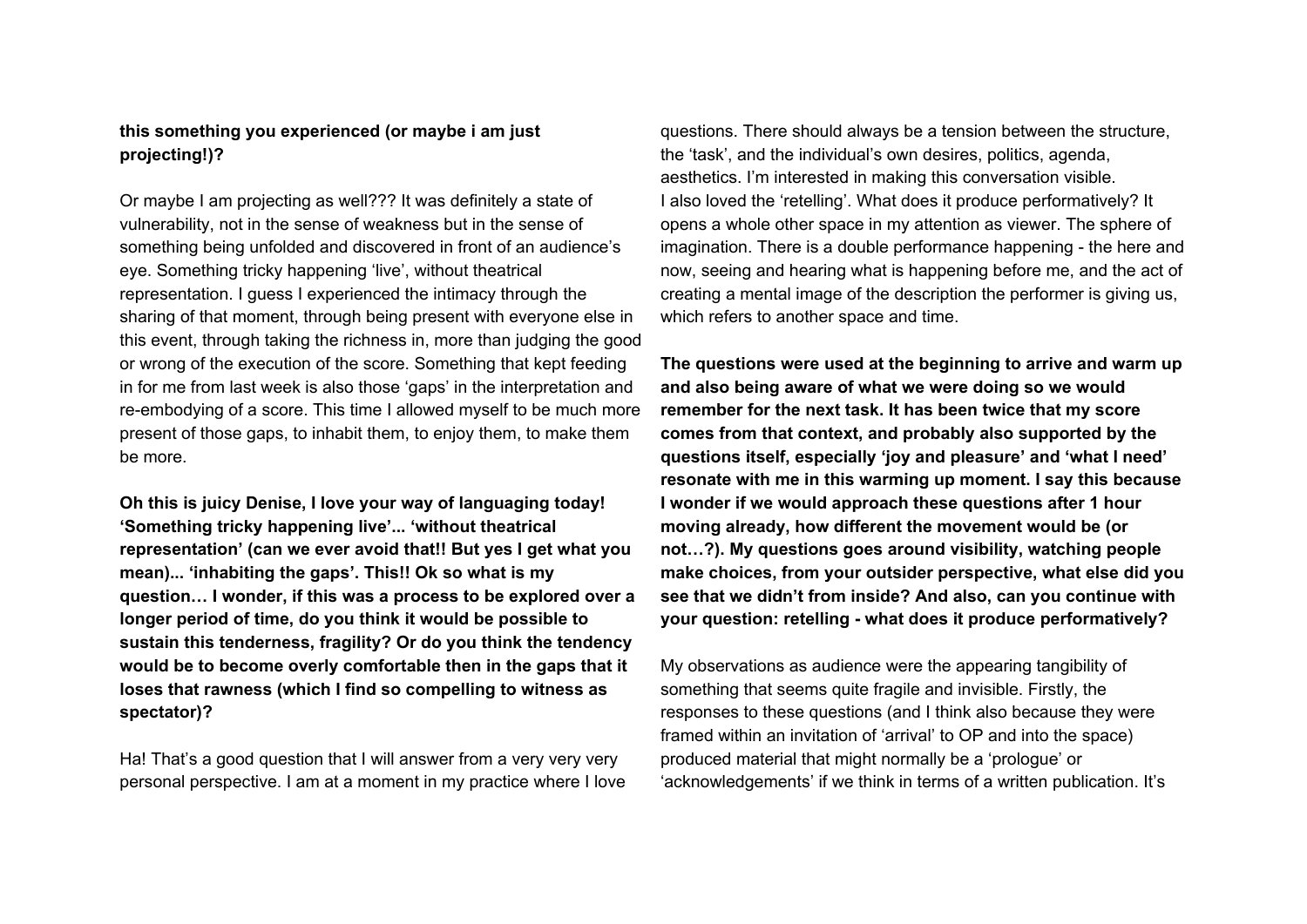rawness and truth. I strive not to die as a dancer when I dance. I fight for keeping my soul alive even if my body is executing memorised movements. I truly HOPE that it would be possible to sustain the fragility, the vulnerability, the liveliness, the life of a moment. That's why I talked about hope at the beginning. Of course, achieving this requires will and consciousness, a strong sense of engagement with this almost impossible task, the impossible task of making something happen for the first time, many times. I guess we can become comfortable… but I believe the gaps change, there's probably gaps in different places every time we repeat a score.

**So it's a constant search for those gaps. The conditions of the performance ask the performer to be engaged in the act of seeking out those gaps and inhabiting. I wonder how we stay in the search. How to keep hope outside the realm of representation, without 'performing' hope, but the performing of this thing relies on hope. Can you talk more about hope? I think this is an interesting place to be… And is there anything else you wanted to mention?**

First thing that comes to mind is that hope lies within the nature of what we do, not in the 'what we do'. For me, it's a force, a flowing river that carries me when I move, independent of what I move. It's the first time I think about hope per se. I never thought about my practice in terms of hope. But it is definitely something that moves me deeply, that supports me, that brings me to places where I feel true, generous and selfish at the same time.

Both words, generous and selfish, also came up at OP this week. I talked about feeling both at the same time. Generous of the score I not necessarily material that would be included as fleshy part of the product. It's the part that you might even skip over when opening a book to read. As an observer, I had to keep reiterating the question in my mind over and over :'what am I seeing?'. Because it's both at the same time so overly familiar (those rituals we all do when entering the space, preparing ourselves) and doesn't belong within the realm of significance of 'dance work'. So I had to keep asking myself to define what i was seeing, bringing it into language and the realm of recognition.

**As we scored that moment (we ended up with two condensated scores) it produced two little choreographies that I think in the end transcended the simple warm-up nature. Something about repetition and setting a space to perform. In your question to yourself 'what am I seeing?´, did what you see evolve in front of your eyes in the 2 hours of OP? How?**

I think because the process was offering different filters with which to inhabit this structure - the doing, the witnessing, the translation between visual processing and embodied action, between doing and describing with language, between hearing and interpreting into doing… All of these interventions required a constant re-engagement with the score that was being co-created by the participants involved. And this act of reengaging reveals the inner conversation i mentioned before. As audience members, we could see the questioning going on - how do I do this, approach this, be in this, take ownership of this, attend to and honour the detail of this. So I was witnessing an unfolding dialogue not only through embodied inquiry, embodied grappling with the material that was constantly evolving, but also an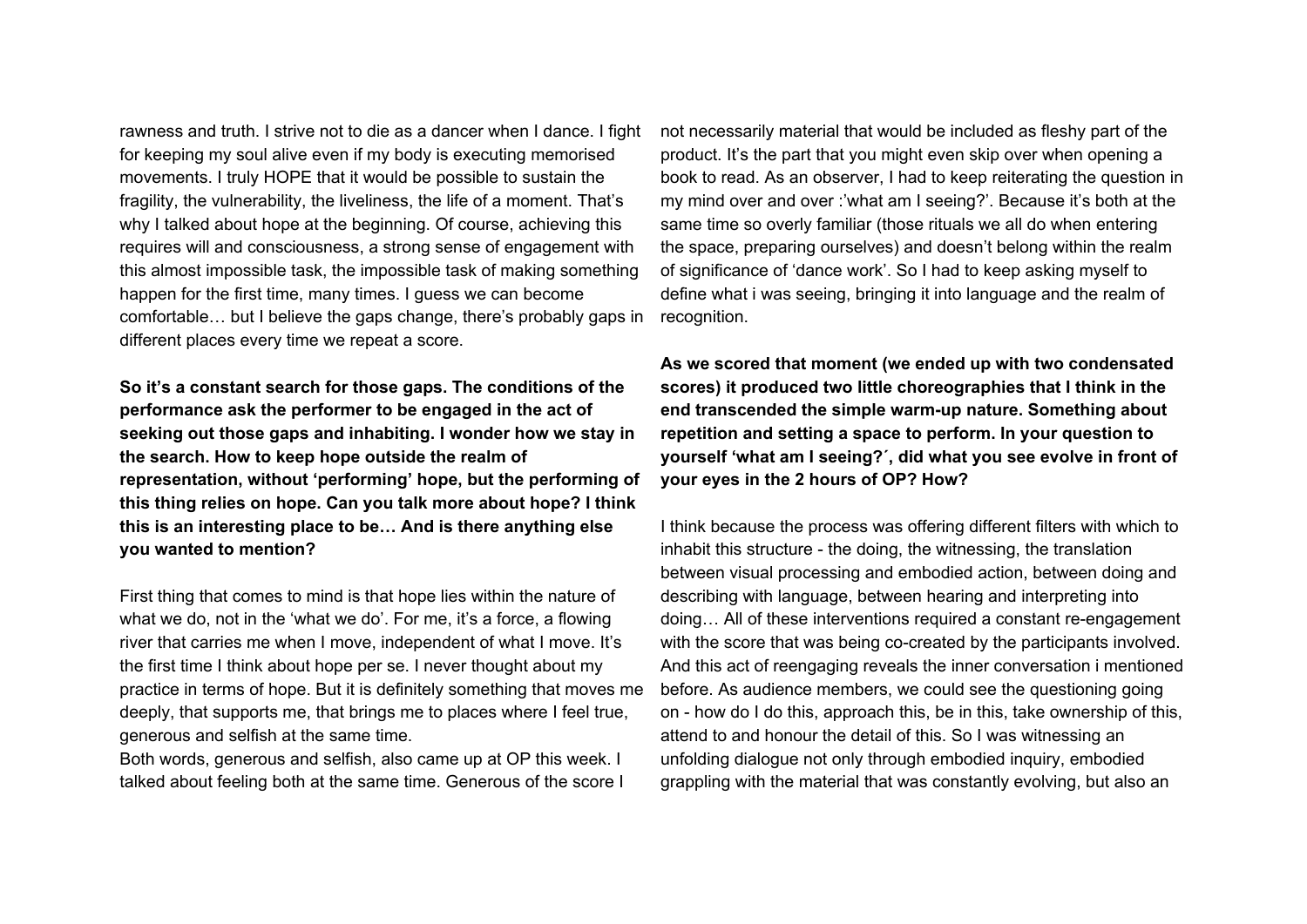was given and that I offered to the audience. Selfish for seeking my own pleasure, enjoying my own moment of discovery, my magical gaps when I couldn't remember something very precisely. Generous for sharing my moment of vulnerability, generous for receiving the support of the audience. This brings me to the question around what our relationship to the audience is, in terms of roles, in terms of love, judgement, expectations… is the audience always loving and supportive? ...maybe a question for OP.

**This sounds like questions we need to explore more! Food for thought… Thank you Denise for bringing your hope, your presence to this unfolding process of exploration and inquiry.**

unfolding of mental, cognitive questioning and inquiry that produced a particular focus in performing these tasks.

**Yes, it was definitely a process of weaving all those different layers which nourished the process as a whole and which could feed back to it much longer, I think. If there would have been more time, where do you imagine this process would take us? Or what other tasks would you apply to keep going? Was there anything else left unsaid that you would like to talk about?**

I long to spend an extended amount of time with these questions to see what they are capable of producing.

As a witness I had the desire to bring multiple bodies together. There were possibilities I would have liked to try if there was time this week... I was thinking about a larger group of people all performing together the variation of performing the interpretation of the score which they only heard but didn't see. I can imagine there would be similarities in the material which emerge, but also muich difference, but still retaining a presence of focused inquiry. I would like to try bringing the performing of the retelling together with someone else performing the doing of either the same score (or a different one) . In terms imagining how this process might unfold, what it might produce in the longer term I don't have a specific agenda with that, other than to continue the exploration and see what emerges from this practice. I like thinking of it as a performance practice, as this brings an accountability to the process in this moment. Maybe nothing more will eventuate. But something did happen this week which really excited me. Maybe it will be nothing more. But also it